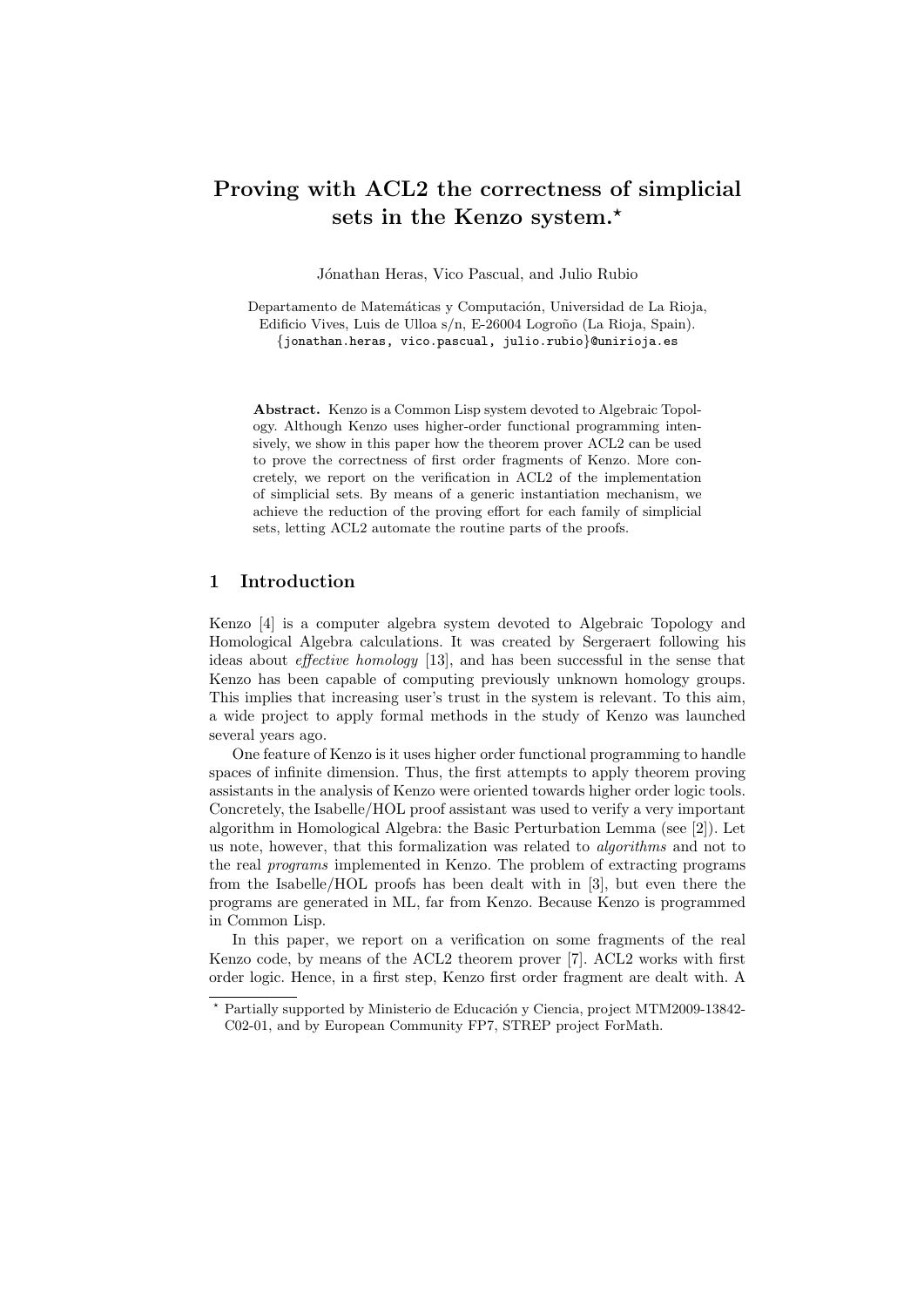previous work on this area was published in [10], where the programs to deal with degeneracies in Kenzo were proven correct by means of ACL2.

To understand another source of first order fragments of Kenzo, let us explain the way of working with the system. As a first step, the user constructs some initial spaces (under the form of *simplicial sets* [11]) by means of some built-in Kenzo functions; then, in a second step, he constructs new spaces by applying topological constructions (as Cartesian products, loop spaces, and so on); as a third, and final, step, the user asks Kenzo for computing the homology groups of the spaces. The important point for our discussion is that only steps 2 and 3 need higher-order functional programming. The first step, the construction of constant spaces, can be modeled in a first order logic. Thus, this paper is devoted to an ACL2 infrastructure allowing us to prove the correctness of Kenzo programs for constructing these constant simplicial sets.

We started that work by examining each family of constant simplicial sets in Kenzo (spheres, Moore spaces, Eilenberg-MacLane spaces, and so on). By doing the first ACL2 proofs, it became quickly clear that all the proofs match a common pattern. So, we carefully analyzed which is the common part for all the constant spaces, and which is particular for each family of simplicial sets. This led us to Theorem 3 in Subsection 3.2. The proof of this theorem in ACL2 allows us to use the generic instantiation tool by Martín-Mateos et al.  $[9]$ , to produce  $\text{ACL2}$ proofs for concrete families of constant simplicial sets. This has been done, up to now, for the spheres and for the simplicial sets coming from simplicial complexes. It is worth noting that from 4 definitions and 4 theorems the instantiation tool generates (and instantiates) 15 definitions and 375 theorems. The benefits in terms of proof effort are considerable. These two issues are the main contributions of this paper.

The unique difference between actual code and ACL2 verified code is the transformation of loops into ACL2 recursive functions. Since this transformation is very well-known and quite safe, we consider that the verified code is as close as possible to the real Kenzo programs.

The methodological approach has been imported from [10]. EAT [12] was the predecessor of Kenzo. The EAT system is also based on Sergeraert's ideas, but its Common Lisp implementation was closer to the mathematical theory. This means a poorer performance (since in Kenzo the algorithms have been optimized), but also that the ACL2 verification of EAT programs is easier. Thus, the main idea is to prove first in ACL2 the correctness of EAT programs, and then, by a domain transformation, to translate the proofs to Kenzo programs. To this aim, an intermediary model, based on binary numbers, is employed (this was introduced in [10], too).

The complete ACL2 code of our formalization can be found at [5].

The organization of the paper is as follows. Section 2 is devoted to mathematical preliminaries and to their concrete materialization in the EAT and Kenzo systems. The main theorems to factorize the proofs which are common to all the spaces are presented in Section 3 (both in the EAT and in the Kenzo models).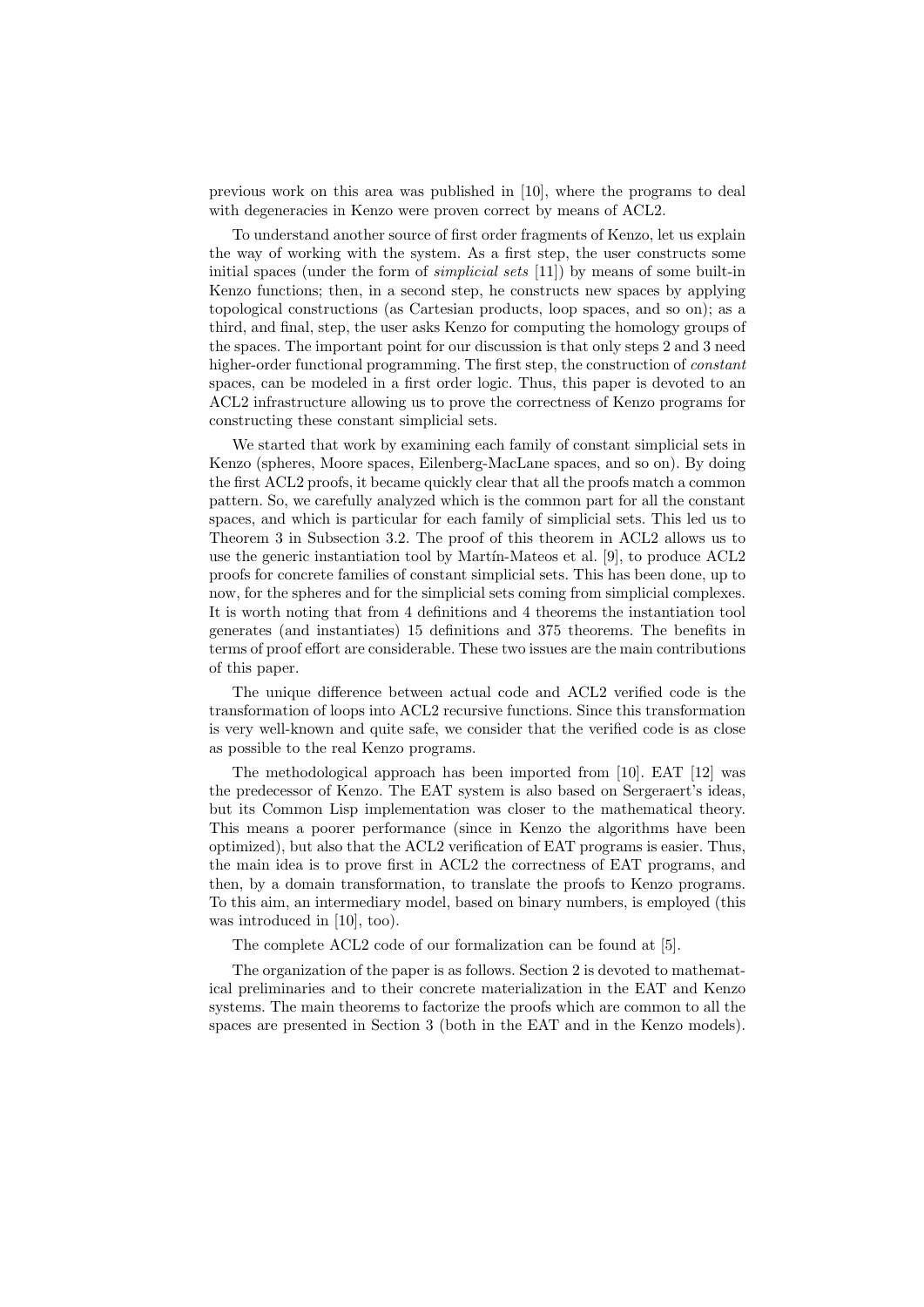Technical issues about the ACL2 proofs are dealt with in Section 4. The paper ends with conclusions, future work and the bibliography.

# 2 Simplicial models

In this section, we present the minimal mathematical preliminaries to understand the rest of the paper, and we explain how the elementary data structures are encoded in both systems EAT and Kenzo.

### 2.1 A mathematical model

The following definition is the most important one in this work (see [11] for the context and further details).

**Definition 1** A simplicial set K, is a union  $K = \bigcup$  $q\geq 0$  $K^q$ , where the  $K^q$  are disjoints sets, together with functions:

$$
\partial_i^q : K^q \to K^{q-1}, \quad q > 0, \quad i = 0, \dots, q,
$$
  
\n $\eta_i^q : K^q \to K^{q+1}, \quad q \ge 0, \quad i = 0, \dots, q,$ 

subject to the relations:

$$
(1) \partial_i^{q-1} \partial_j^q = \partial_{j-1}^{q-1} \partial_i^q \quad \text{if} \quad i < j, (2) \eta_i^{q+1} \eta_j^q = \eta_j^{q+1} \eta_{i-1}^q \quad \text{if} \quad i > j, (3) \partial_i^{q+1} \eta_j^q = \eta_{j-1}^{q-1} \partial_i^q \quad \text{if} \quad i < j, (4) \partial_i^{q+1} \eta_i^q = identity = \partial_{i+1}^{q+1} \eta_i^q, (5) \partial_i^{q+1} \eta_j^q = \eta_j^{q-1} \partial_{i-1}^q \quad \text{if} \quad i > j+1,
$$

The functions  $\partial_i^q$  and  $\eta_i^q$  are called *face* and *degeneracy* maps, respectively.

The elements of  $K^q$  are called *q-simplexes*. A *q-simplex x* is *degenerate* if  $x = \eta_i^{q-1}y$  for some simplex y, and for some degeneracy map  $\eta_i^{q-1}$ ; otherwise x is non degenerate.

In the rest of the paper a non degenerate simplex will be called geometric simplex, to stress that only these simplexes really have a geometric meaning; the degenerate simplexes can be understood as formal artifacts introduced for technical (combinatorial) reasons. This becomes clear in the following discussion.

The next essential result, which follows from the commuting properties of degeneracy maps in Definition 1, was modeled and proved by means of the ACL2 theorem prover in [1].

**Proposition 1** Let K be a simplicial set. Any n-simplex  $x \in K^n$  can be expressed in a unique way as a (possibly) iterated degeneracy of a non-degenerate simplex  $y$  in the following way:

$$
x=\eta_{j_k}\ldots\eta_{j_1}y
$$

with  $y \in K^r$ ,  $k = n - r \ge 0$ , and  $0 \le j_1 < \cdots < j_k < n$ .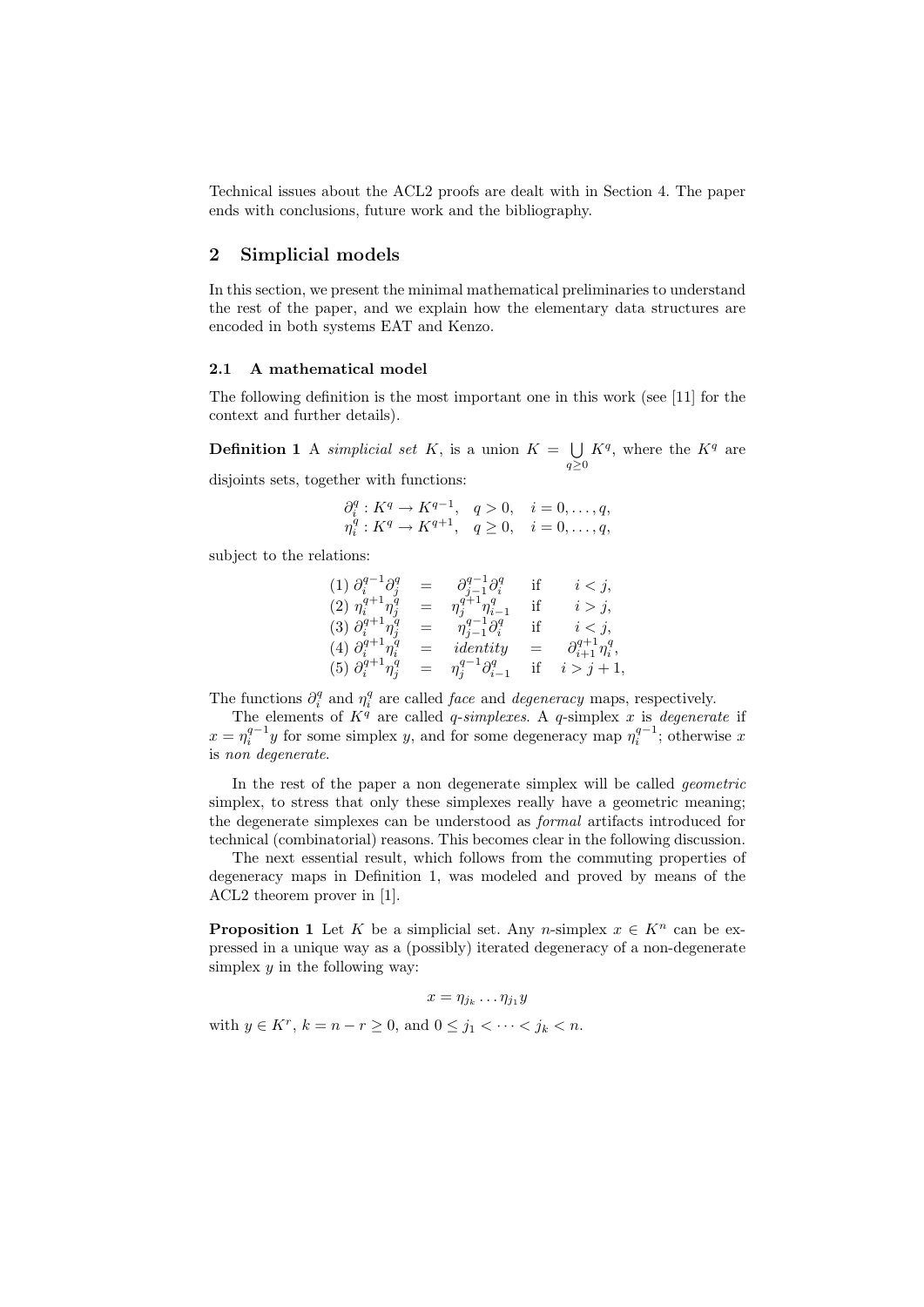In the previous statement the super-indexes in the degeneracy maps have been skipped, since they can be inferred from the context. It is a usual practice and will be freely used in the sequel, both for degeneracy and for face maps.

This proposition allows us to encode all the elements (simplexes) of any simplicial set in a generic way, by means of a structure called abstract simplex. More concretely, an abstract simplex is a pair (dgop gmsm) consisting of a sequence of degeneracy maps *dgop* (which will be called a *degeneracy operator*) and a geometric simplex gmsm. The indexes in a degeneracy operator dgop must be in strictly decreasing order. For instance, if  $\sigma$  is a non-degenerate simplex, and  $\sigma'$  is the degenerate simplex  $\eta_1 \eta_2 \sigma$ , the corresponding abstract simplexes are respectively  $(\emptyset \ \sigma)$  and  $(\eta_3 \eta_1 \ \sigma)$ , as  $\eta_1 \eta_2 = \eta_3 \eta_1$ , due to equality (2) in Definition 1. Of course, the nature of geometric simplexes depends on the concrete simplicial set we are dealing with, but the notion of abstract simplex allows us a generic handling of all the elements in our proofs.

Equation (2) in Definition 1 allows one to apply a degeneracy map  $\eta_i$  over a degeneracy operator *dgop* to obtain a new degeneracy operator. Let us consider, for example,  $\eta_4$  and the degeneracy operator  $\eta_5 \eta_4 \eta_1$ ; then  $\eta_4 \eta_5 \eta_4 \eta_1 = \eta_6 \eta_4 \eta_4 \eta_1 =$  $\eta_6\eta_5\eta_4\eta_1$ . We will use the notation  $\eta_i \circ dgo$  for the resulting degeneracy operator; in our example:  $\eta_4 \circ (\eta_5 \eta_4 \eta_1) = \eta_6 \eta_5 \eta_4 \eta_1$ .

We can also try to apply a face map  $\partial_i$  over a degeneracy operator *dgop*. But now, there are two cases, according to whether the indexes i or  $i - 1$  appear in dgop. If they do not appear, then there is a face that *survives* in the process (for instance:  $\partial_4 \eta_5 \eta_2 \eta_0 = \eta_4 \partial_4 \eta_2 \eta_0 = \eta_4 \eta_2 \partial_3 \eta_0 = \eta_4 \eta_2 \eta_0 \partial_2$ ). Otherwise, the cancellation equation (4) from Definition 1 applies and the result of the process is simply another degeneracy operator (example:  $\partial_4 \eta_5 \eta_3 \eta_0 = \eta_4 \partial_4 \eta_3 \eta_0 = \eta_4 \eta_0$ ). We will denote by  $\partial_i \circ dgo$  the output degeneracy operator, in both cases (in our examples:  $\partial_4 \circ (\eta_5 \eta_2 \eta_0) = \eta_4 \eta_2 \eta_0$  and  $\partial_4 \circ (\eta_5 \eta_3 \eta_0) = \eta_4 \eta_0$ .

With these notational conventions, the behaviour of face and degeneracy maps over abstract simplexes is characterized as follows:

$$
\begin{array}{ll}\n\eta_i^q(dgop \quad gmsm) := (\eta_i^q \circ dgop \quad gmsm) \\
\partial_i^q(dgop \quad gmsm) := \n\begin{cases}\n(\partial_i^q \circ dgop \quad gmsm) & \text{if } \eta_i \in dgop \lor \eta_{i-1} \in dgop \\
(\partial_i^q \circ dgop \quad \partial_k^r gmsm) & \text{otherwise}\n\end{cases}\n\end{array}
$$

where

 $- r = q - \text{number of degeneracies in } dqop$  and

 $-k = i - \{\text{number of degeneracies in } dgop \text{ with index lower than } i\}^1.$ 

Note that the degeneracy map expressed in terms of abstract simplexes only affects the degeneracy operator of the abstract simplex; therefore degeneracy maps can be implemented independently from the simplicial set. On the contrary,

<sup>&</sup>lt;sup>1</sup> In fact, we are still abusing the notation here, since the face of a geometric simplex is an abstract simplex and, sometimes, a degenerate one; this implies that to get a correct representation of  $(\partial_i^q \circ dgop \ \partial_k^r g m s m)$  as an abstract simplex  $(dqop)$  $gmsm'$ ) we should compose the degeneracy operator  $\partial_i^q \circ dgop$  with that coming from  $\partial_k^r g m s m$ .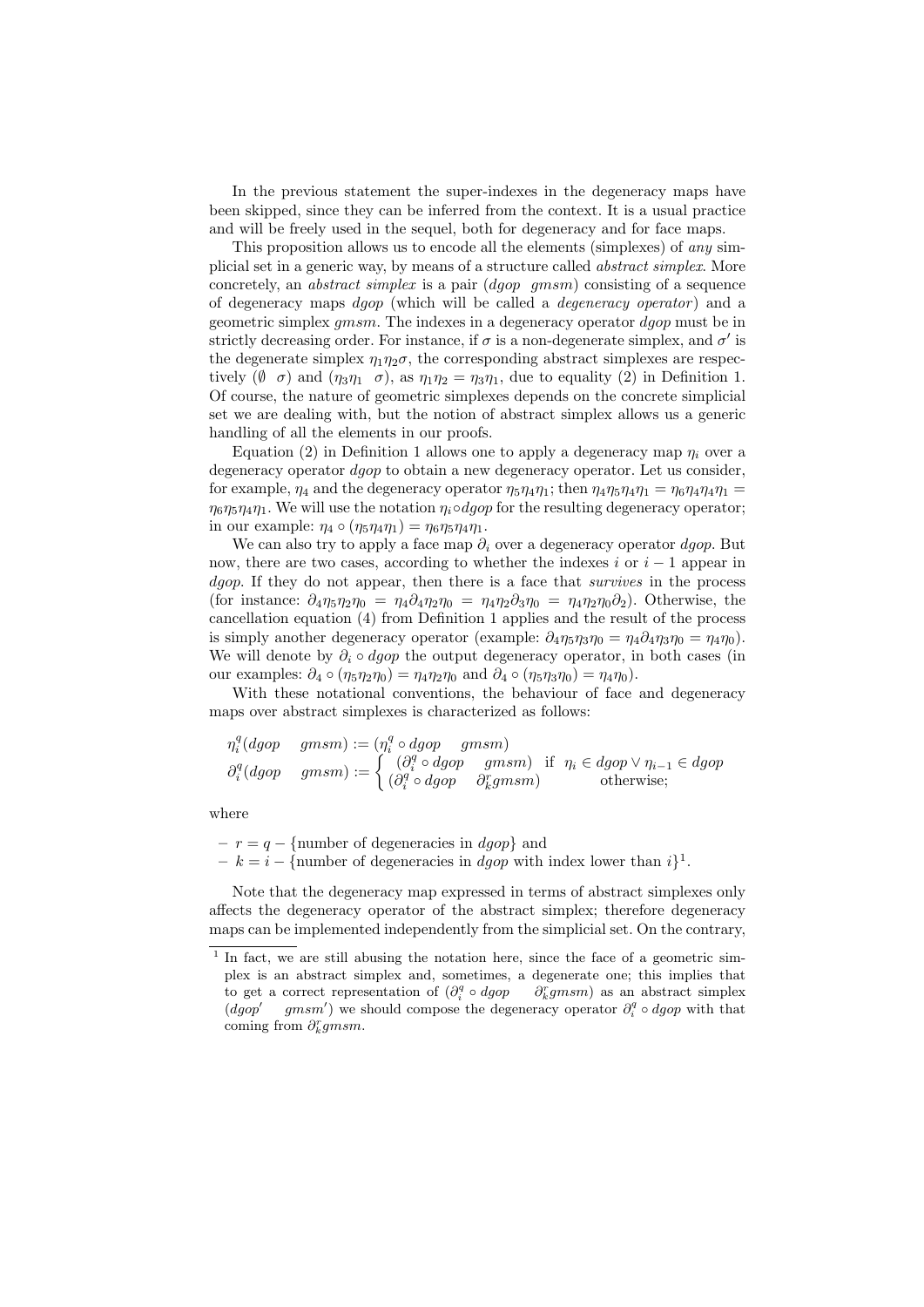face maps can depend on the simplicial set because, when  $\eta_i \notin dgop$  and  $\eta_{i-1} \notin$ dgop, the application of a face map  $\partial_i$  arrives until the geometric simplex, and, this, of course, requires some knowledge from the concrete simplicial set where the computation is carried out.

This observation will be very important in the sequel, since it indicates which parts of the proofs could be automatized (those independent from the concrete simplicial sets), and which parts must be explicitly provided by the user.

Furthermore, it is necessary to characterize the pattern of the admissible abstract simplexes for a given simplicial set, since it will allow us to determine over which elements the proofs will be carried out. The following property gives such a characterization.

**Proposition 2** Let K be a simplicial set and  $absm = (dgop-gmsm)$  be a pair where  $dqop$  is a degeneracy operator and  $qmsm$  is a geometric simplex of K. Then, absm is an abstract simplex of K in dimension  $q$  if and only if the following properties are satisfied:

- 1.  $gmsm \in K^r$ , for some natural number  $r \leq q$ ;
- 2. the length of the sequence of degeneracies  $dqop$  is  $q r$ ;
- 3. the index of the first degeneracy in  $dqop$  is lower than q.

Each concrete representation for degeneracy operators defines a different model to encode elements of simplicial sets. In the following two subsections we will explain the EAT and the Kenzo models, respectively.

### 2.2 The EAT model

An abstract simplex, *absm*, is represented internally in the EAT system by a Lisp object:  $(dqop-gmsm)$  where  $dqop$  is a strictly decreasing integer list (a degeneracy list) which represents a sequence of degeneracy maps, and *gmsm* is a geometric simplex (whose type is left unspecified). For example, if we retake the examples introduced in the previous subsection  $(\emptyset \ \sigma)$  and  $(\eta_3\eta_1 \ \sigma)$ , the corresponding EAT objects are respectively (*nil*  $\sigma$ ) and ((3 1)  $\sigma$ ), where *nil* stands for the empty list in Lisp.

Now, we can implement an invariant function in Lisp, which is a predicate indicating when a Lisp pair is an abstract simplex in EAT. The invariant translates the conditions from Proposition 2:

- 1.  $gmsm$  is an element of  $K^r$  (this information depends on  $K$  and must be implemented for each simplicial set);
- 2. the length of the *dgop* list is equal to  $q r$ ;
- 3. the first element of  $dgop$  is lower than q.

With respect to the EAT representation of a simplicial set, it is based on considering a simplicial set as a tuple of functional objects. Since the degeneracy maps do not depend on the simplicial set, only two functional slots are needed: one for recovering faces (on geometric simplexes), and other with information about the encoding of geometric simplexes.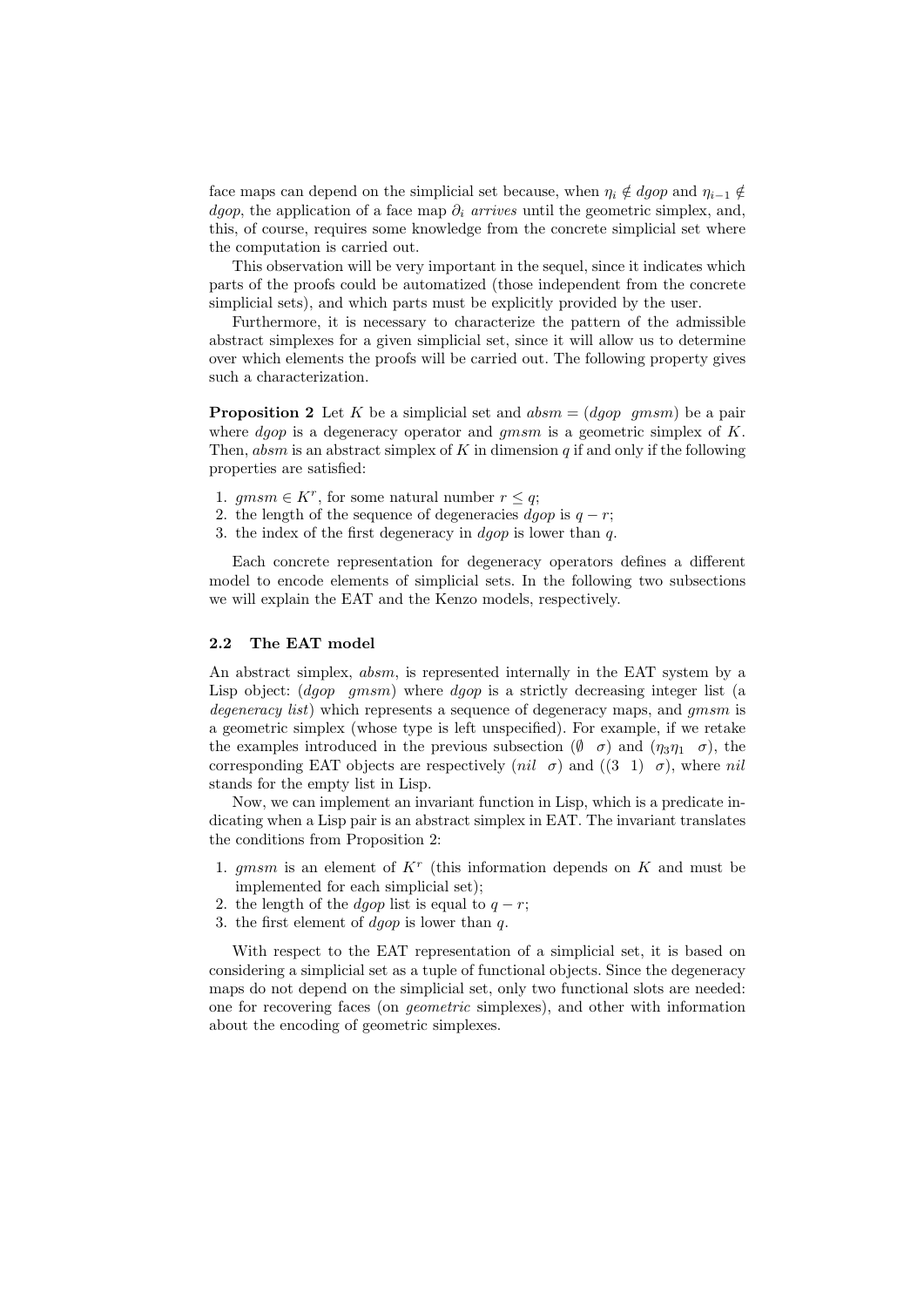As mentioned previously, we want to focus on the simplicial sets of the Kenzo system. The EAT model has been used as a simplified formal model to reduce the gap between the mathematical structures and their Kenzo representations.

# 2.3 The Kenzo model

Both EAT and Kenzo systems are based on the same Sergeraert's ideas, but the performance of the EAT system is much poorer than that of Kenzo. One of the reasons why Kenzo performs better than EAT is because of a smart encoding of degeneracy operators. Since generating and composing degeneracy lists are operations which appear in an exponential way in most of Kenzo calculations (through the Eilenberg-Zilber theorem [11]), it is clear that having a better way for storing and processing degeneracy operators is very important. But, no reward comes without a corresponding price, and the Kenzo algorithms are somehow obscured, in comparison to the clean and comprehensible EAT approach.

An abstract simplex, absm, is represented internally in the Kenzo system by a Lisp object:  $(dqop-gmsm)$  where  $dqop$  is a non-negative integer coding a strictly decreasing integer list and gmsm is a geometric simplex. The strictly decreasing integer list represents a sequence of  $\eta$  operators and is coded as a unique integer. Let us explain this with an example: the degeneracy list  $(3\;1)$ can equivalently be seen as the binary list  $(0 \ 1 \ 0 \ 1)$  in which 1 is in position i if the number  $i$  is in the degeneracy list, and 0 otherwise. This list, interpreted as a binary number in the reverse order, defines the natural number 10. Thus, Kenzo encodes the degeneracy list (3 1) as the natural number 10. The empty list is encoded by the number 0. Then, the abstract simplexes  $(\emptyset \ \sigma)$  and  $(\eta_3\eta_1 \ \sigma)$  are implemented in the Kenzo system as  $(0 \ \sigma)$  and  $(10 \ \sigma)$ , respectively.

With this representation, we will say that an index is an *active bit* in a natural number representing a degeneracy operator if the index appears in the degeneracy operator.

With this representation and notation, the invariant function for abstract simplexes in Kenzo can be defined according to:

- 1. gmsm is an element of  $K^r$ ;
- 2. the number of active bits in *dgop* is equal to  $q r$ ;
- 3.  $dgop < 2^q$ .

As Kenzo encodes degeneracy lists as integers, the face and degeneracy maps can be implemented using very efficient Common Lisp primitives dealing with binary numbers (such as *logxor, ash, logand, logbitp* and so on). This is one of the reasons why Kenzo dramatically improves the performance of its predecessor EAT. Nevertheless, these efficient operators have a more obscure semantics than their counterparts in EAT.

The Kenzo representation of a simplicial set follows the same pattern that the EAT one, that is, a simplicial set is a tuple of functional  $\lambda$ -expressions.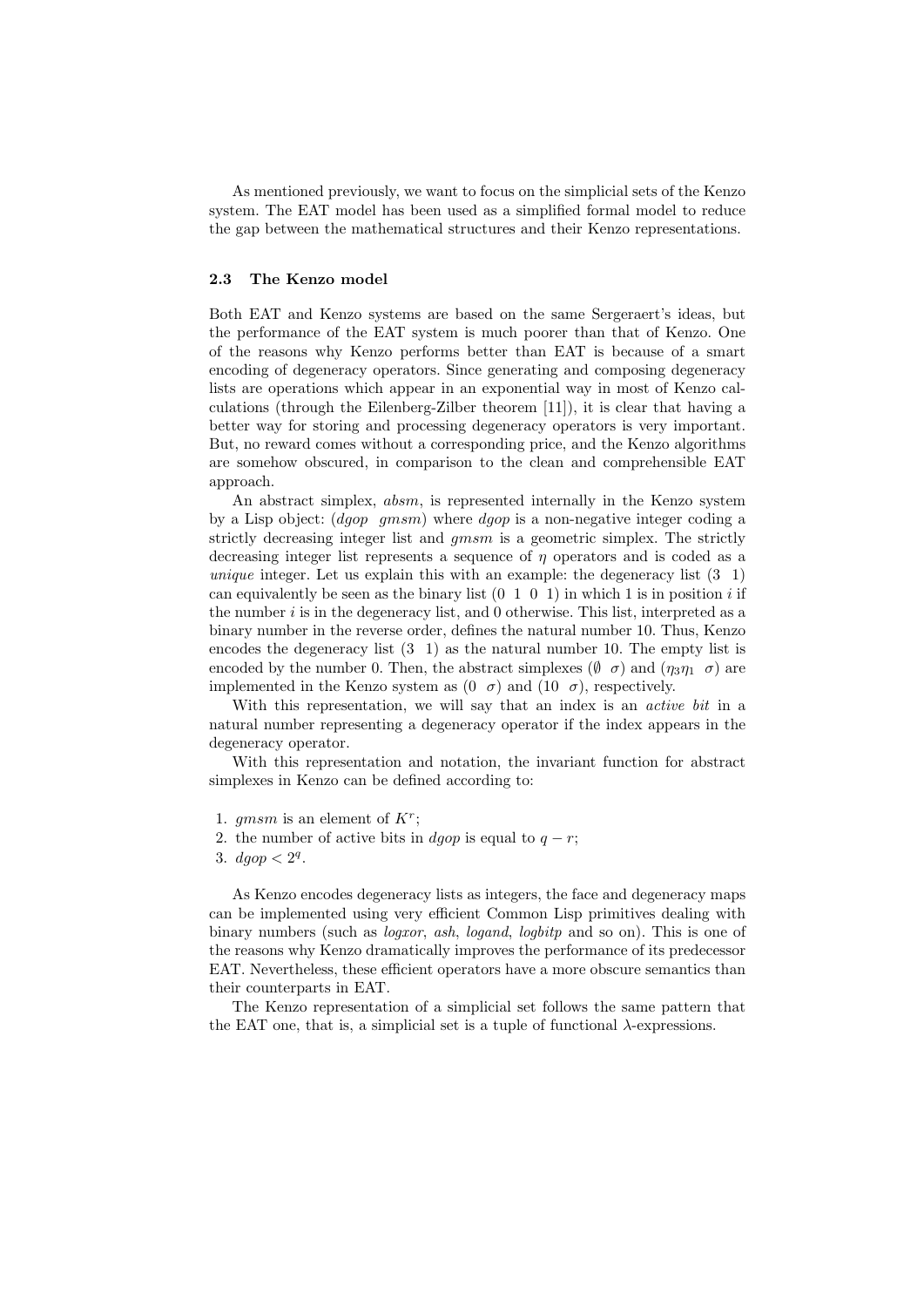In order to establish an infrastructure to prove the objects handled in Kenzo as simplicial sets are really simplicial sets (in other words, they satisfy the equations in Definition 1), the following strategy has been followed (inspired from that of [10]). First, the correctness of the EAT representation will be proven. In a second step, a proof of the correctness of the domain transformations between the EAT and Kenzo representations will be built. Then, it will become easy to prove a property about a Kenzo operator by first proving the property about the EAT one (which is usually much simpler) and then translating it to Kenzo, by means of the domain transformations theorems. These tasks have been fulfilled by means of the ACL2 system, as reported in the next section.

### 3 Schema of the proof

### 3.1 Proving that EAT objects are Simplicial Sets

The first task consists in proving that the face and degeneracy operators are well defined. Let absm be an abstract simplex belonging to  $K<sup>q</sup>$ ; then the face and degeneracy EAT operators must satisfy: (i)  $\eta_i^q absm \in K^{q+1}$ ; (ii)  $\partial_i^q absm \in K^{q-1}$ . As the definition of the degeneracy maps over abstract simplexes is independent from the simplicial set, so is the proof of its correctness. On the contrary, the face map invariance must be proven for each particular object.

Then, as a second task, the properties stated in Definition 1 must be accomplished by the face and degeneracy maps.

As no additional information from the particular object is needed, some important equalities can be obtained for every simplicial set:

Theorem 1 Let *absm* be an abstract simplex. Then:

|                                    |     | $\eta_i^{q+1} \eta_i^q absm = \eta_i^{q+1} \eta_{i-1}^q absm$ if |           | $i > j$ ,                               |
|------------------------------------|-----|------------------------------------------------------------------|-----------|-----------------------------------------|
| $\partial_i^{q+1} \eta_j^q absm$   | $=$ | $\eta_{i-1}^{q-1} \partial_i^q absm$                             | if        | $i < j$ ,                               |
| $\partial_i^{q+1} \eta_i^q absm =$ |     | absm                                                             |           | $= \partial_{i+1}^{q+1} \eta_i^q absm,$ |
| $\partial_i^{q+1} \eta_i^q absm =$ |     | $\eta_i^{q-1} \partial_{i-1}^q absm$                             | <i>if</i> | $i > j+1$ ,                             |

Then all properties of Definition 1 are proven without using a particular simplicial set except relation (1). On the contrary, we must require that the particular simplicial set satisfies some properties in order to obtain the proof of the first property of Definition 1. These required conditions have been characterized by means of the following result.

**Theorem 2** Let  $\mathcal{E}$  be an EAT object implementing a simplicial set. If for every natural number  $q \geq 2$  and for every geometric simplex gmsm in dimension q the following properties hold:

1.  $\forall i, j \in \mathbb{N} : i < j \leq q \Longrightarrow \partial_i^{q-1}(\partial_j^q g m s m) = \partial_{j-1}^{q-1}(\partial_i^q g m s m),$ 2.  $\forall i \in \mathbb{N}, i \leq q$ :  $\partial_i^q g m s m$  is a simplex of  $\mathcal{E}$  in dimension  $q-1$ ,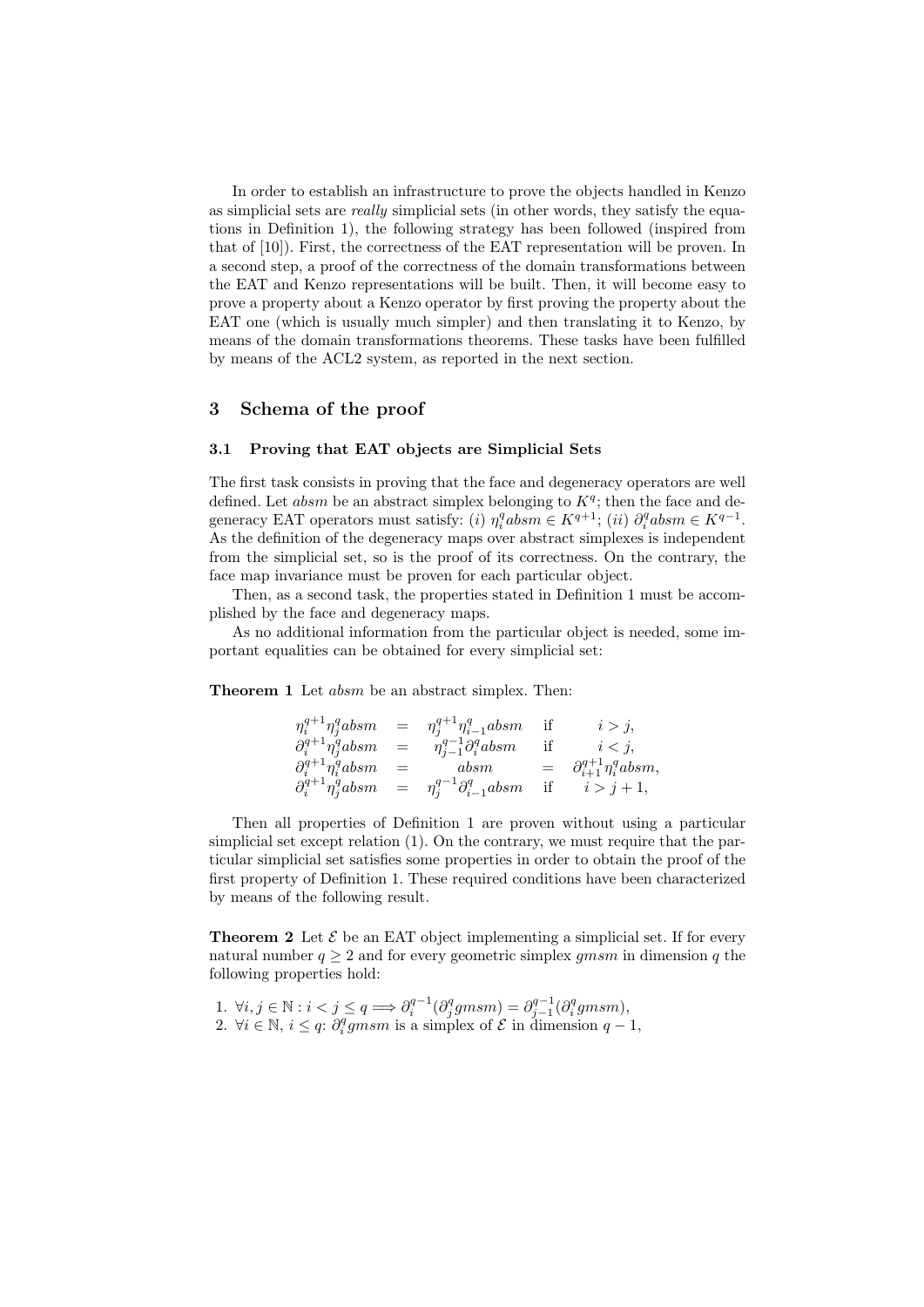#### $\mathcal E$  is a simplicial set.

This theorem has been proven in ACL2, by using in particular the cmp-d-ls EAT function. This function takes as arguments a natural number  $i$  and a degeneracy list (that is, a strictly decreasing list of natural numbers); the function has two outputs (compare with the discussion about the two cases in the formula 2.1):

- a new degeneracy list, obtained by systematically applying equations (3), (4) and (5) of Definition 1, starting with  $\partial_i$ , and
- an index which survives in the previous process, or the symbol nil in the case where the equation (4) in Definition 1 is applied and the face map is cancelled.

For instance, with the inputs  $4$  and  $(5 \quad 2 \quad 0)$  the results of cmp-d-1s are (4 2 0) and 2 (recall the process:  $\partial_4 \eta_5 \eta_2 \eta_0 = \eta_4 \partial_4 \eta_2 \eta_0 = \eta_4 \eta_2 \partial_3 \eta_0 = \eta_4 \eta_2 \eta_0 \partial_2$ ). With the inputs 4 and (5 3 0), the outputs are (4 0) and nil (since  $\partial_4 \eta_5 \eta_3 \eta_0 =$  $\eta_4 \partial_4 \eta_3 \eta_0 = \eta_4 \eta_0$ ).

This function will play an important role when tackling the same problem in Kenzo. We will say that this function implements a *face operator* (over degeneracy operators).

Thanks to Theorem 2, certifying that an EAT object is a simplicial set can be reduced to prove some basic properties of the particular object, the rest of the proof can be generated automatically by ACL2, as will be detailed in Subsection 4.2. The same schema will be applied to the Kenzo model in the next subsection.

#### 3.2 Proving that Kenzo objects are Simplicial Sets

In [10] the correctness of Kenzo degeneracy maps was proven. Thus, we must focus here on the correctness of face maps. The most important function to this aim is called in Kenzo 1dlop-dgop, equivalent to the previously evoked EAT function cmp-d-ls. The arguments and outputs are, of course, equivalent in both functions, but recall that in Kenzo a degeneracy operator is encoded as a natural number.

The proof that the function 1dlop-dgop is equivalent to cmp-d-ls is not simple, for two main reasons. On the one hand, the Kenzo function and the EAT one deal with different representations of degeneracy operators. On the other hand, the Kenzo function implements an algorithm which is not intuitive and is quite different from the algorithm of the EAT version, which is closely related to the mathematical definitions. A suitable strategy, used in [10] for the degeneracy operator, to attack the proof consists in considering an intermediary representation of degeneracy operators based on binary lists (that is, lists of bits), as explained at the second paragraph of Subsection 2.3.

The plan has consisted in defining a function 1dlop-dgop-binary implementing the application of the face operator over a degeneracy list represented as a

then: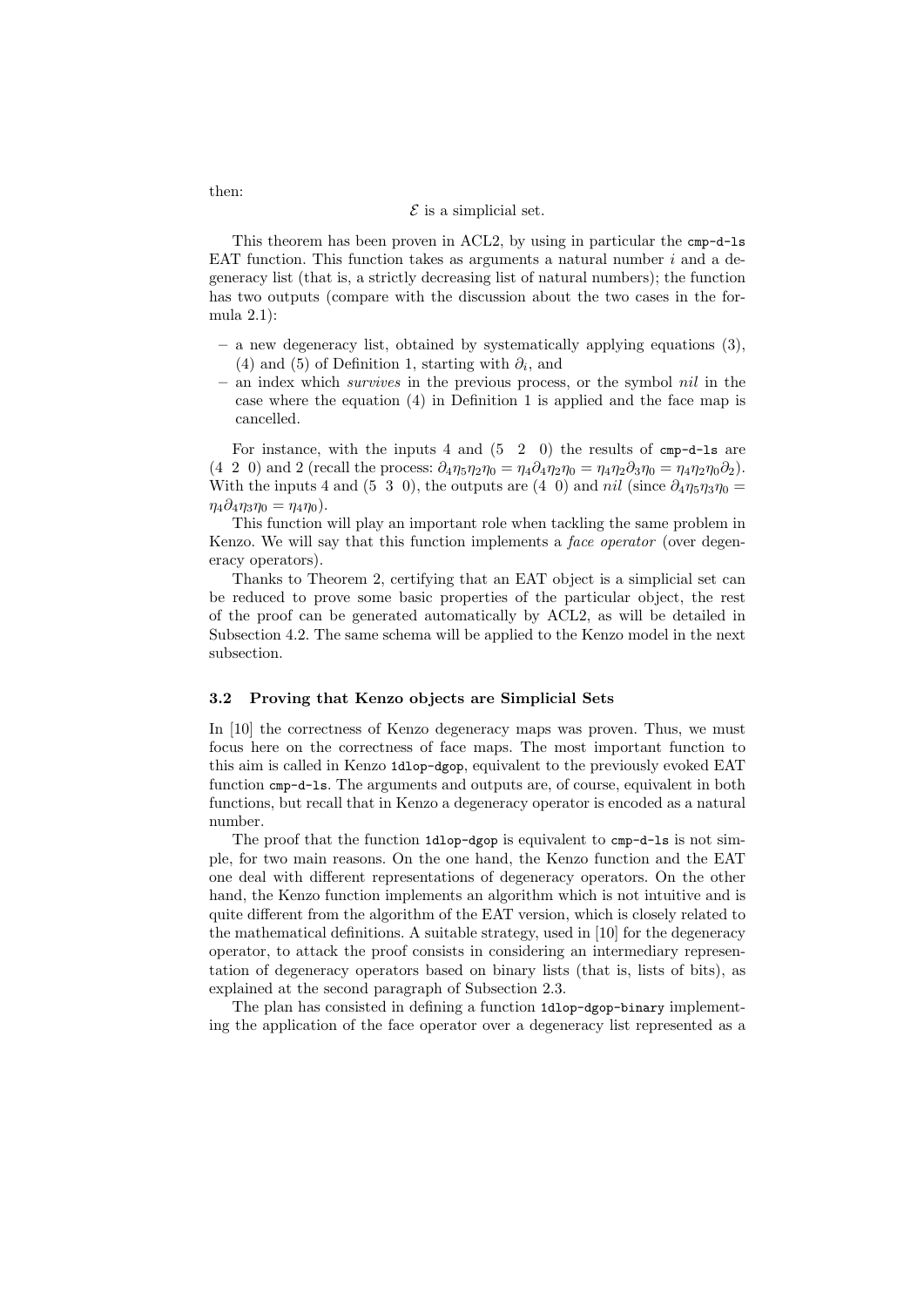binary list, by means of an algorithm directly inspired from that of Kenzo. Thus, the equivalence between EAT and Kenzo face maps has been proven in two steps. We have proven the equivalence between the Kenzo function 1dlop-dgop and the binary function 1dlop-dgop-binary. Subsequently, it has also been proven that the binary version function and the EAT function are equivalent.

Schematically, let  $\mathcal{D}_{g}^{L}$  be the set of strictly decreasing lists of natural numbers,  $\mathcal{D}_{g}^{B}$  be the set of binary lists and N the set of natural numbers. The proof consists in verifying the commutativity of the following diagram (in which the names of the transformation functions have been omitted):

$$
\mathbb{N} \times \mathcal{D}_g^L \xrightarrow{\text{and } \mathbb{N} \times \mathcal{D}_g^B} \xrightarrow{\text{and } \mathbb{N} \times \mathbb{N}} \mathbb{N} \times \mathbb{N}
$$
\n
$$
\xrightarrow{cmp \downarrow d-ls} \xrightarrow{1dlop-dgop-binary} \xrightarrow{1dlop \downarrow dgop}
$$
\n
$$
\mathcal{D}_g^L \times (\mathbb{N} \cup \{nil\}) \xrightarrow{\text{and } \mathbb{N} \times (\mathbb{N} \cup \{nil\})} \mathbb{N} \times (\mathbb{N} \cup \{nil\})
$$

These functions, that implement the face operators in the different representations, receive as input two arguments (a natural number representing the index of the face map and a degeneracy operator encoded in the respective representation) and have as output a pair composed of a degeneracy operator (in the same representation of the input one) and either a natural number or the value nil (as explained in detail in the case of cmp-d-ls in the previous subsection).

Thus the commutativity of the diagram ensures the equivalence modulo the change of representation between the EAT and Kenzo models.

More concretely, both the degeneracy operator correctness and the properties included in Theorem 2, can be translated to the Kenzo system thanks to the domain transformation theorems, producing a similar structural theorem in ACL2 for the Kenzo model, which accurately corresponds with the next statement.

**Theorem 3** Let  $K$  be a Kenzo object implementing a simplicial set, satisfying for every natural number  $q \geq 2$  and for every geometric simplex gmsm in dimension  $q$  the following properties:

1.  $\forall i, j \in \mathbb{N} : i < j \leq q \Longrightarrow \partial_i^{q-1}(\partial_j^q g m s m) = \partial_{j-1}^{q-1}(\partial_i^q g m s m),$ 2.  $\forall i \in \mathbb{N}, i \leq q$ :  $\partial_i^q g m s m$  is a simplex of K in dimension  $q-1$ ,

then:

 $K$  is a simplicial set.

# 4 ACL2 technical issues

In this section we deal with three technical issues in ACL2: (1) how to prove the correctness of face operators implemented in Kenzo, (2) the definition of a generic simplicial set theory in ACL2 which can be used to certify that the so-called simplicial sets of the Kenzo system are really. . . simplicial sets, and (3) the instantiation of this generic tool to concrete examples of families of simplicial sets actually programmed in Kenzo.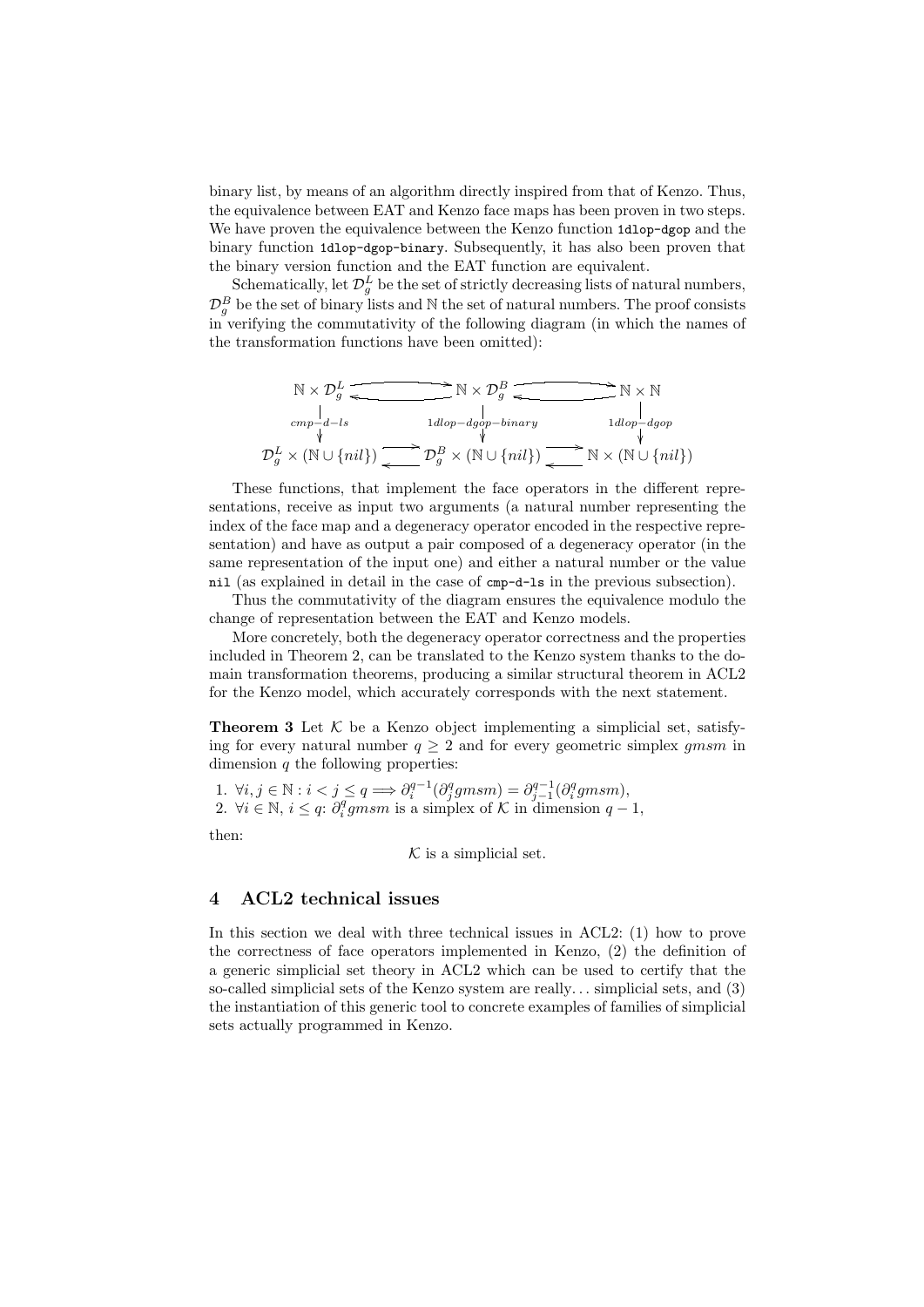#### 4.1 Correctness of face and degeneracy operators

Since the degeneracy operator was studied in [10], we are going to focus on the face operator.

The left side in Figure 1 contains the real Common Lisp code of Kenzo for the application of a face map over a degeneracy operator. That definition receives as inputs two naturals numbers 1dlop and dgop (the second one to be interpreted as a degeneracy operator) and returns two values: a natural number (encoding a degeneracy operator) and an index (observe the occurrence of the values primitive). The algorithm takes advantage of the encoding of degeneracy operators as numbers, by using very efficient Common Lisp (and ACL2) primitives. For example, to know if 1dlop is an active bit of dgop it uses the function (logbitp 1dlop dgop). Or for computing the  $xor$  of two numbers it uses the logxor operator. Thanks to this way of programming, the function does not need an iterative processing, but just a conditional distinction of cases. It is to be compared with the corresponding EAT function cmp-d-ls whose linear time algorithm closely follows the natural mathematical iteration (recall once more the process:  $\partial_4 \eta_5 \eta_2 \eta_0 = \eta_4 \partial_4 \eta_2 \eta_0 = \eta_4 \eta_2 \partial_3 \eta_0 = \eta_4 \eta_2 \eta_0 \partial_2$ . It is easy to understand the benefits of the Kenzo approach from the performance point of view. It should also be clear that the correctness of the Kenzo function is not evident (contrary to its EAT counterpart), and then an ACL2 verification is a highly valuable objective.



Fig. 1. 1dlop-dgop definition in Kenzo and in ACL2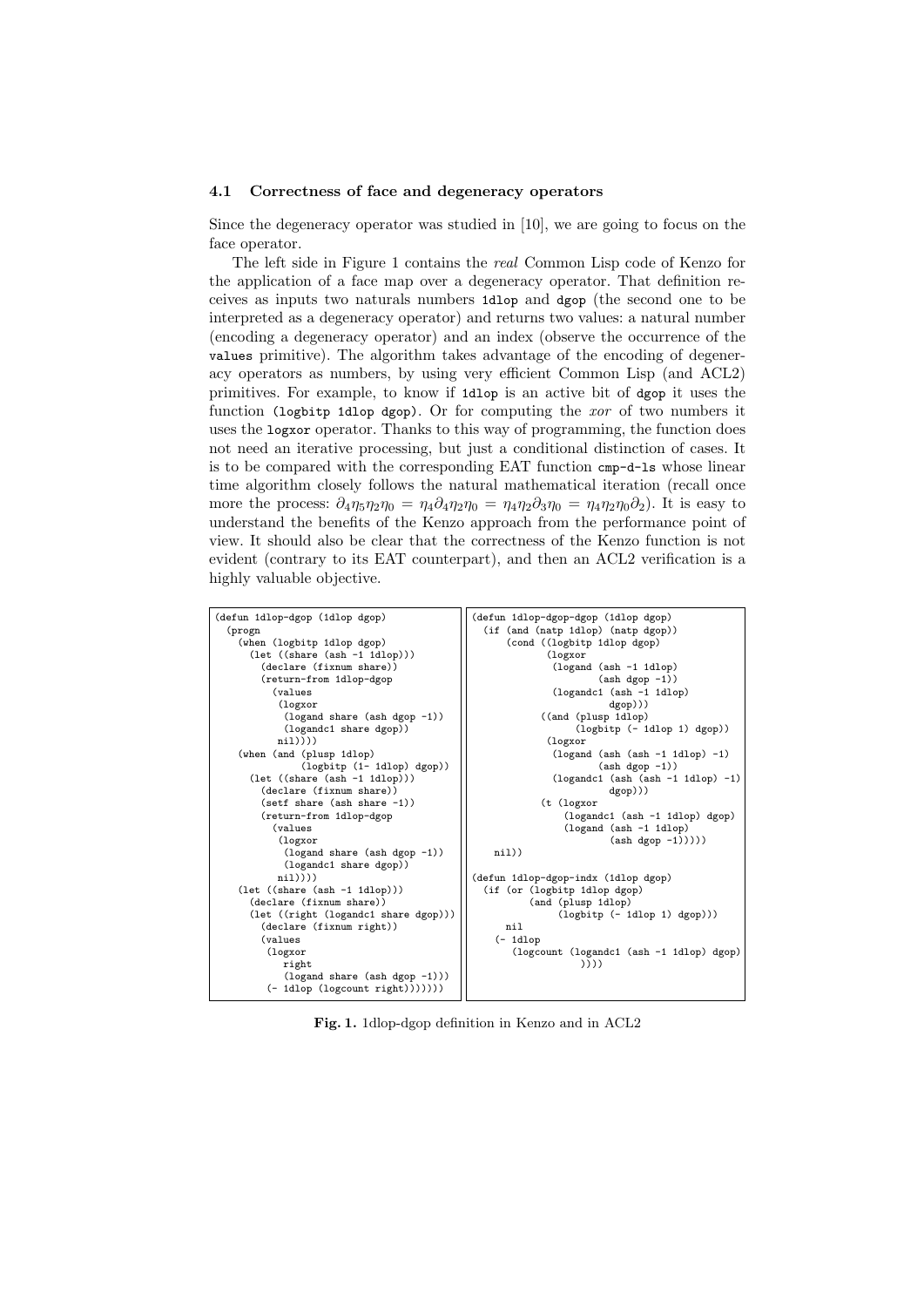The right box of Figure 1 contains our ACL2 definition. The function 1dlop-dgop is separated into two functions (a different, but equivalent, alternative consists in using the mv ACL2 macro which returns two or more values). However, this is the only important difference between the two sides of Figure 1, since all the binary operations of Common Lisp (logxor and the like) are present in ACL2. Thus, the two ACL2 programs make up an accurate version of the Kenzo one. But, of course, the challenge of proving the equivalence with the (ACL2 verified) EAT version remains. Following the guidelines given in [10], and with some effort, our methodology was used with success.

Once the correctness of the face and degeneracy maps over degeneracy operators has been proven, the task of certifying properties like Theorem 1 can be carried out. First proving them using the EAT formal specification and later on translating the properties to Kenzo by means of the domain transformation theorems. Figure 2 shows our ACL2 version of Kenzo definitions of the face and degeneracy maps for simplicial sets over abstract simplexes. The name of the functions (with the prefix imp-) is reminiscent of the imp-construction introduced in [8] to explain, in an algebraic specification framework, the way in which EAT manipulates its objects. Here it is used, at a syntactical level, to get a signature closer to mathematical Definition 1 (with three arguments: an index n, a dimension q and a simplex), and then to hide the irrelevant information to the operational functions (both the ambient simplicial set and the dimension are irrelevant for the degeneracy function, but only the dimension is irrelevant for the face map). More importantly, the imp-construction allows us to organize simplicial sets as indexed families (the parameter ss being the "index" of the space in the family), factoring out proofs for each element of the family (the families we are thinking of having already been mentioned: spheres, Moore spaces, simplicial complexes, and so on).

The face-kenzo function of Figure 2 uses the previously introduced functions 1dlop-dgop-dgop and 1dlop-dgop-indx, and the function face which contains the actual Kenzo definition for faces of geometric simplexes in a simplicial set belonging to a concrete family of spaces. The degeneracy-kenzo function uses dgop-ext-int to changing of domain from lists (of natural numbers) to natural numbers; then it applies the Kenzo function dgop\*dgop to compute the composition of degeneracy lists (the ACL2 reification and verification of these Kenzo functions were dealt with in [10]). Let us remark that the ACL2 verified code is the Kenzo code with the sole transformation depicted in Figure 1.

Each function presented in Figure 2 has an equivalent for the EAT representation. Figure 3 uses them to state the theorem eat-property-3, which reflects accurately the equation (3) of Definition 1. That theorem must be proven in ACL2 from scratch, by using only the EAT models. Then the domain transformation theorems are applied, and the theorem kenzo-property-3 of Figure 3 is obtained for free in ACL2. The same schema applies for the rest of properties in Definition 1.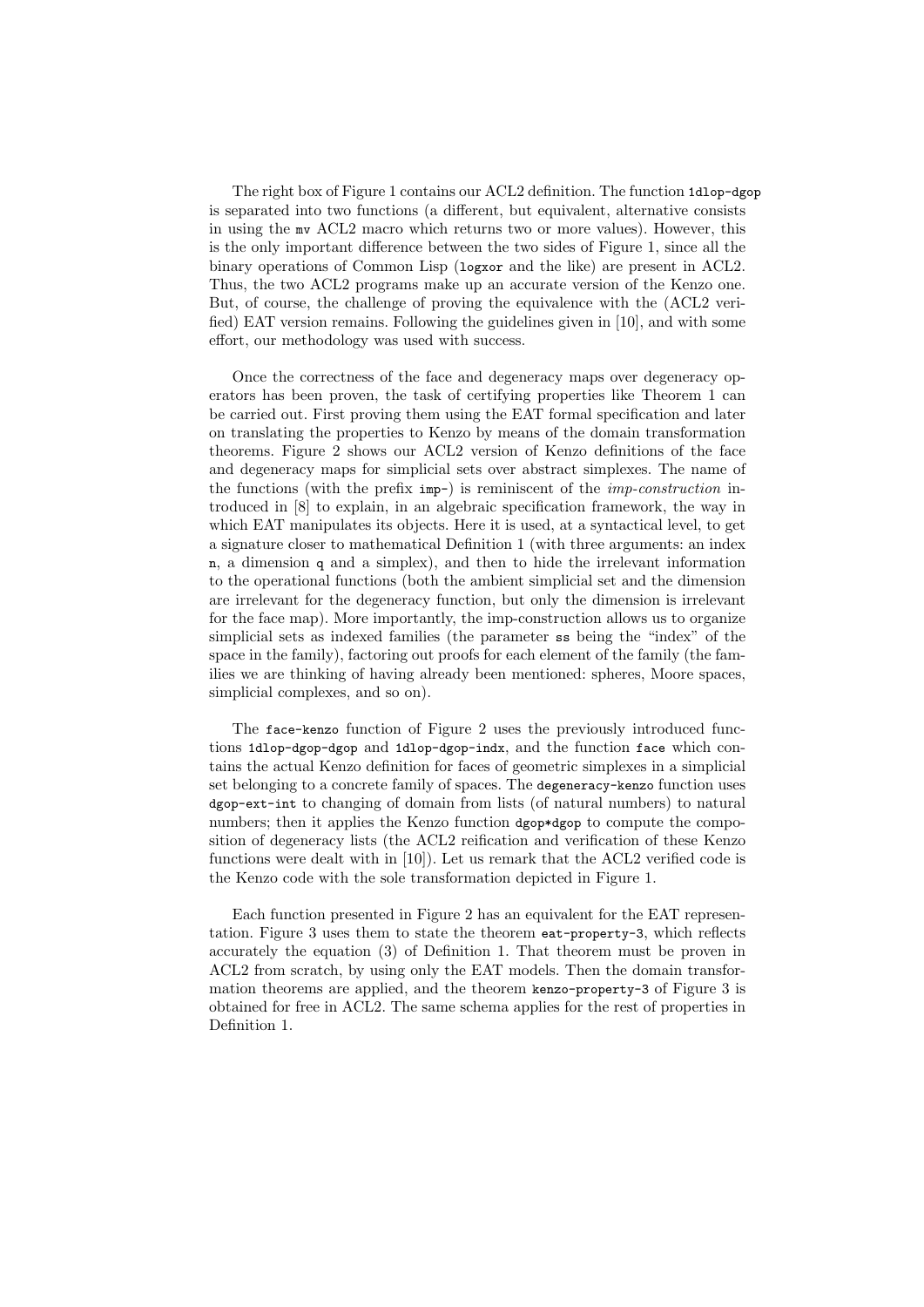```
(defun face-kenzo (ss d dgop gmsm)
  (if (1dlop-dgop-dgop d dgop)
     (list (1dlop-dgop-dgop d dgop) gmsm)
   (list (1dlop-dgop-dgop d dgop) (face ss (1dlop-dgop-indx d dgop) gmsm))))
(defun imp-face-kenzo (ss d q absm)
 (declare (ignore q)) (face-kenzo ss d (car absm) (cadr absm)))
(defun degeneracy-kenzo (d dgop gmsm)
 (list (dgop*dgop (dgop-ext-int (list d)) dgop) gmsm))
(defun imp-degeneracy-kenzo (ss d q absm)
 (declare (ignore ss q)) (degeneracy-kenzo d (car absm) (cadr absm)))
```
Fig. 2. ACL2 definition of Kenzo operators over abstract simplexes

```
(defthm eat-property-3
  (implies (and (< i j) (imp-inv-eat ss q absm)))
               (equal (imp-degeneracy-eat ss (- j 1) (- q 1) (imp-face-eat ss i q absm))
(imp-face-eat ss i (+ q 1) (imp-degeneracy-eat ss j q absm)))))
(defthm kenzo-property-3
  (implies (and (< i j) (natp j) (natp i) (imp-inv-kenzo ss q absm))
               (equal (imp-degeneracy-kenzo ss (- j 1) (- q 1) (imp-face-kenzo ss i q absm))
(imp-face-kenzo ss i (+ q 1) (imp-degeneracy-kenzo ss j q absm)))))
```
Fig. 3. A Kenzo property from an EAT property

### 4.2 A generic simplicial set theory

The strength of Theorem 3 relies on the few preconditions needed in order to prove that a Kenzo object is a simplicial set. It is worth providing an ACL2 tool such that, when a user proves the preconditions in ACL2, the system generates automatically the complete proof.

To this aim, a generic instantiation tool [9] has been used. This tool provides a way to develop a generic theory and to instantiate the definitions and theorems of the theory for different implementations, in our case different Kenzo objects.

We must specify our simplicial sets generic theory, by means of an ACL2 tool called encapsulate. The signatures of the encapsulated functions are as follows:

- (face  $* * *$ ): to compute the face of a geometric simplex,
- (dimension \*): to compute the dimension of a simplex,
- (canonical \*): to determine if an object is a simplex in canonical form,
- (member-ss \* \*): to know if the second argument is a simplex of the first one, a simplicial set.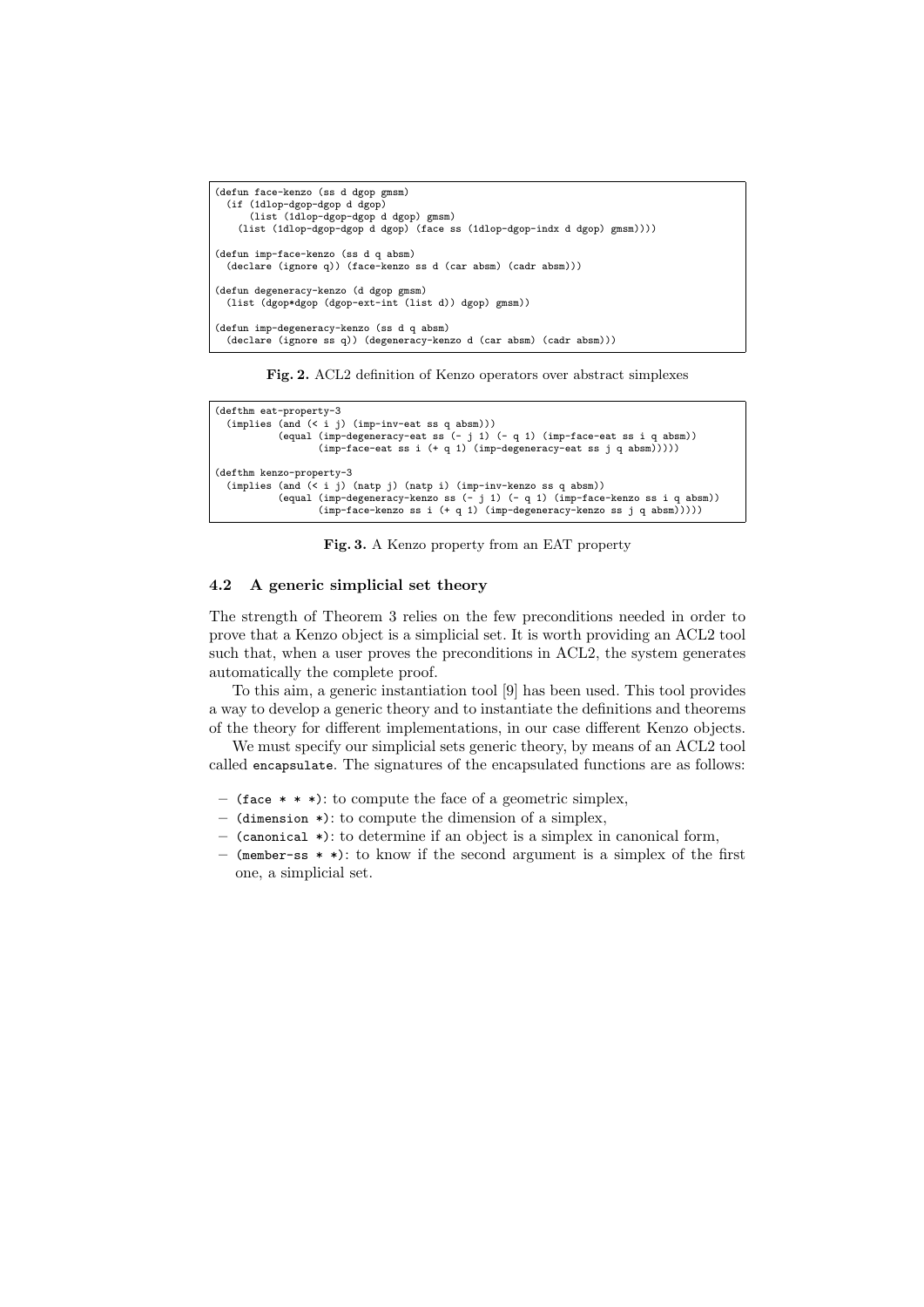To finish our generic model we have to assume the properties of Figure 4 (these properties correspond with hypothesis of Theorem 3) and to prove them with respect to a *witness*, to ensure that the consistency of the logical world is kept.

```
(defthm faceoface
   (implies (and (natp i) (natp j) (< i j) (canonical gmsm))
           (equal (face ss i (face ss j gmsm)) (face ss (- j 1) (face ss i gmsm)))))
 (defthm face-dimension
 (implies (and (canonical gmsm) (natp i) (< i (dimension gmsm)))
          (equal (dimension (face ss i gmsm)) (1- (dimension gmsm)))))
 (defthm face-member
 (implies (and (canonical gmsm) (member-ss ss gmsm) (natp i) (< i (dimension gmsm)))
           (member-ss ss (face ss i gmsm))))
(defthm natp-dimension
 (implies (canonical gmsm)
          (natp (dimension gmsm))))
```
Fig. 4. Assumed axioms

Once the generic theory has been built, producing a book<sup>2</sup> (for further reference, let us name this book by generic-kenzo-properties-imp), if a user gives instances for the previous definitions and proves for them the theorems in Figure 4, ACL2 produces a certification ensuring that all the properties of a simplicial set hold, achieving a proof of Theorem 3 for these instances. Let us note the importance of the automatic generation of the proof by means of some data: from 4 definitions and 4 generic theorems the instantiation tool generates (and instantiates) 15 definitions and 375 theorems, in addition to 77 definitions and 601 theorems which are included from other books. In this way, the hard task of proving that a Kenzo object is a simplicial set from scratch can be relaxed to introduce 4 definitions and to prove 4 theorems.

## 4.3 Obtaining ACL2 correctness certifications for concrete Kenzo simplicial sets families

We have applied the previous infrastructure to two families of simplicial sets in Kenzo: spheres (indexed by a natural number n, with  $n > 0$ ) and simplicial sets coming from finite simplicial complexes (here, each space in the family is determined by a list of maximal simplexes).

If our intention is simply to prove the correctness of finite spaces like the previous ones, one strategy could be to verify the Kenzo function which is used to generate this kind of simplicial sets, called build-finite-ss. Nevertheless, our aim is also to provide proofs for infinite dimensional spaces which are offered by Kenzo to the user to initiate computations. Examples are Eilenberg-MacLane spaces (see [11]) and the universal simplicial set, usually denoted by  $\Delta$  (this

 $^{\rm 2}$  *Book* refers in the ACL2 jargon to a file containing definitions and statements that have been certified as admissible by the system.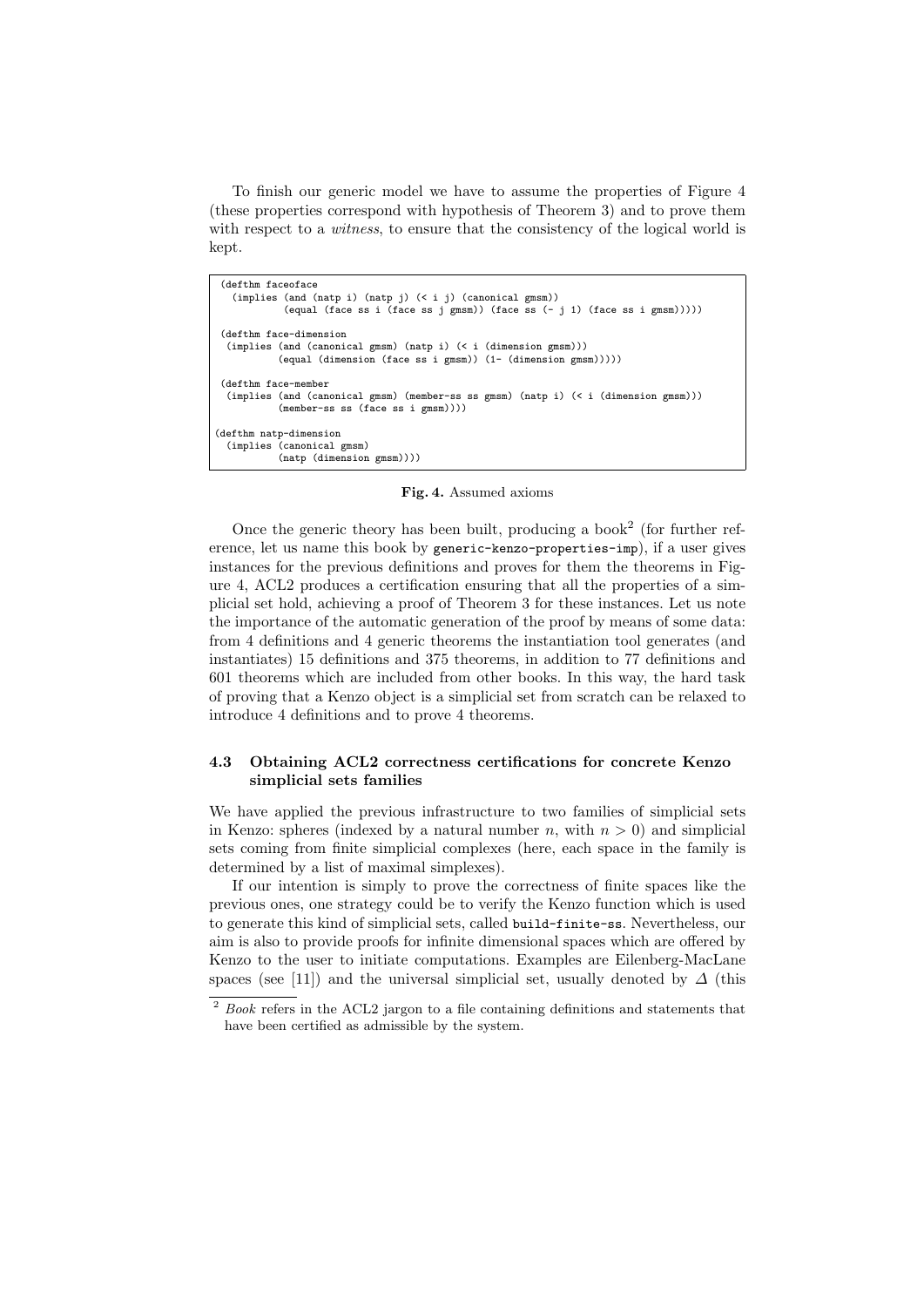particular space already played an important role in the ACL2 proof of Proposition 1 in [1]). To reach this objective, our approach is more general, as it can be applied to any simplicial set, regardless of its dimension.

We now explain how the generic tool is instantiated in the particular case of spheres. Spheres are produced in Kenzo by invoking the function sphere over a positive natural number n. The constructed object contains, in particular, a slot with a  $\lambda$ -term computing the faces of each simplex in the given sphere.

Consider that we want to write an ACL2 book ss-sphere.lisp which generates a proof of the fact that spheres with this Kenzo implementation are simplicial sets, through the functions and properties of the generic theory. To this aim, we include the following: (include-book "generic-kenzo-properties-imp"). This event generates definstance-\*simplicial-set-kenzo\*, a macro which will be used to instantiate the events from the generic book. It is now needed to define the counterparts of the generic functions. For instance, the counterpart of the function face will be called face-sphere, and will be, essentially, the  $\lambda$ -term previously evoked. Later on, the statements presented in the previous subsection in Fig. 4 must be also proven. For instance, the following theorem must be proven.

```
. . . . . . . . . . . . . . . . . . . . . . . . . . . . . . . . . . . . . . . . . . . . . . . . . . . . . . . . . . . . . . . . . . . . . . . . . . . . . . . . . . . . . . . . . . . . . . . . . . . . . . . . . . . . . . . . . . . .
(defthm faceoface-sphere
 (implies (and (natp i) (natp j) (< i j) (canonical-sphere gmsm))
                (equal (face-sphere n i (face-sphere n j gmsm))
{\rm (face-sphere\,\, n\,\,\, (+\,\,\,-1\,\,\, j)\,\,\, (face-sphere\,\,\, n\,\,\, i\,\,\, gmsm))}))}Finally we instantiate all the events from *simplicial-set-kenzo*, simply
by this macro call:
      . . . . . . . . . . . . . . . . . . . . . . . . . . . . . . . . . . . . . . . . . . . . . . . . . . . . . . . . . . . . . . . . . . . . . . . . . . . . . . . . . . . . . . . . . . . . . . . . . . . . . . . . . . . . . . . . . . . .
(definstance-*simplicial-set-kenzo*
 ((face face-sphere) (canonical canonical-sphere)
  (dimension dimension-sphere) (member-ss member-ss-sphere))
```
"-sphere") . . . . . . . . . . . . . . . . . . . . . . . . . . . . . . . . . . . . . . . . . . . . . . . . . . . . . . . . . . . . . . . . . . . . . . . . . . . . . . . . . . . . . . . . . . . . . . . . . . . . . . . . . . . . . . . . . . . .

At this moment, new instantiated definitions and theorems are available in the ACL2 logical world, proving that Kenzo spheres satisfy all the conditions of Definition 1.

# 5 Conclusions and future work

A framework to prove the correctness of simplicial sets as implemented in the Kenzo system has been presented. As examples of application we have given a complete correctness proof of the implementation in Kenzo of spheres and of simplicial sets coming from simplicial complexes (modulo a safe translation of Kenzo programs to ACL2 syntax) has been done. By means of the same generic theory the correctness of other Kenzo simplicial sets can be proved.

Some parts of the future work are quite natural. With the acquire experience, the presented methodology could be extrapolated to other algebraic Kenzo data structures. So, this work can be considered a solid step towards our objective of verifying in ACL2 first order fragments of the Kenzo computer algebra system. Nevertheless, it is not evident how ACL2 could be used to certify the correctness